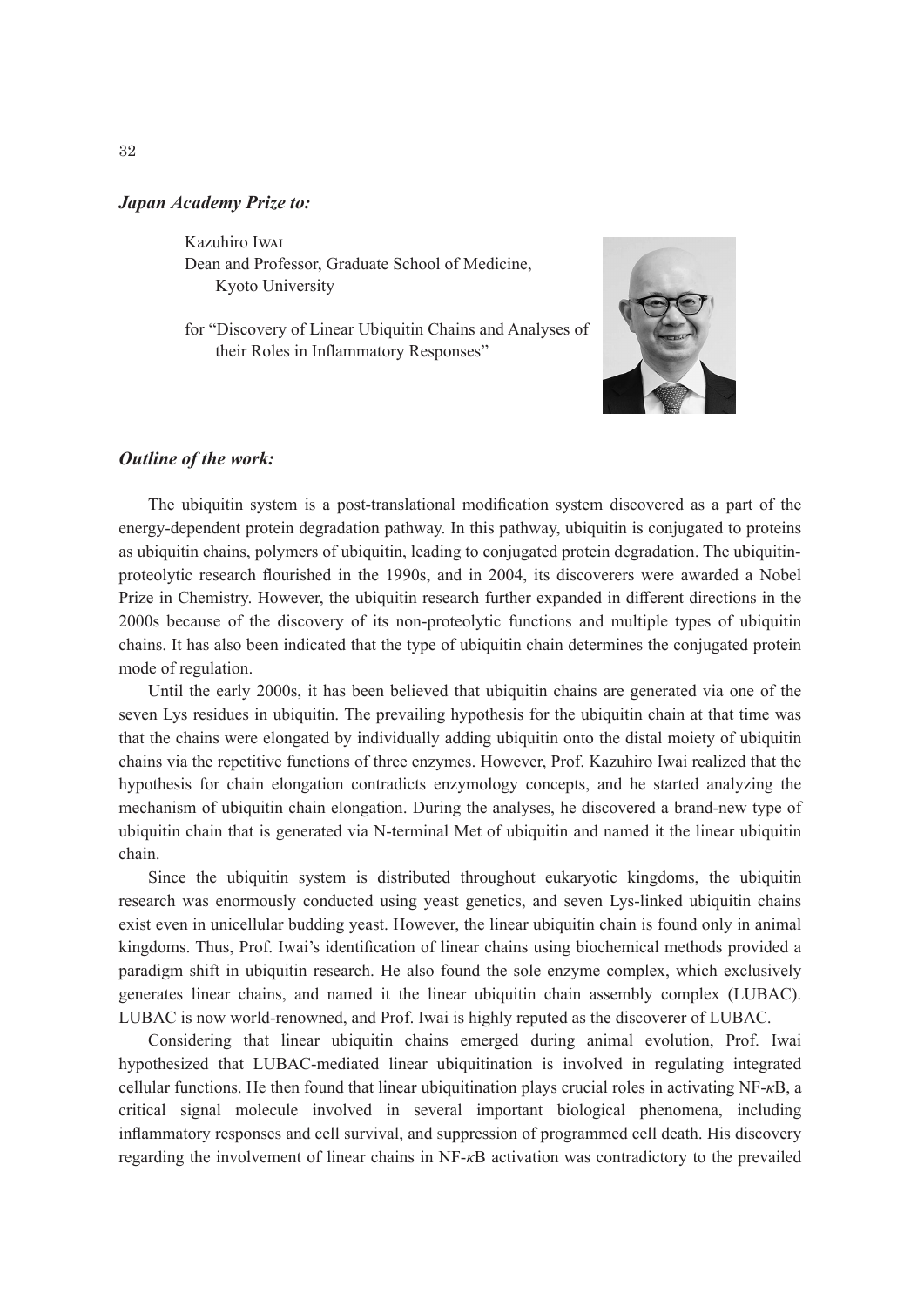theory that the K63-linked ubiquitin chain contributed to NF-*κ*B activation, which caused many controversies. However, it is now clarified that recognition of linear ubiquitin chains conjugated to NEMO by another NEMO plays a predominant role in IKK activation and subsequent activation of NF-*κ*B. His discovery showing crucial roles of linear ubiquitination in regulating inflammatory responses via NF-*κ*B activation and cell death suppression is highly evaluated because it provides a new paradigm in NF-*κ*B and cell death studies.

Prof. Iwai also contributed to elucidating the roles played by LUBAC-mediated linear ubiquitination in human diseases. Prof. Iwai found that in mice, severe attenuation of LUBAC function provokes immunodeficiency and autoinflammatory disease by impaired NF-*κ*B activation and augmented programmed cell death, respectively. His report led to identifying congenital diseases in that LUBAC subunit mutations are causative autoinflammatory disease with immunodeficiency. Moreover, he identified that augmented production of linear ubiquitin chains is involved in B cell lymphomas' pathogenesis, and LUBAC inhibition suppresses the growth of B lymphoma cells. Moreover, Prof. Iwai, for the first time, identified that some pathogens secrete toxins that inhibit LUBAC and infect their hosts.

Recently, it has been reported that augmented LUBAC activity underlies resistance to widely used anti-cancer drugs, cis-platinum, and immune checkpoint therapy. It has also been shown that inappropriate suppression of linear ubiquitin signals is involved in the pathogenesis of systemic lupus erythematosus. Moreover, Prof. Iwai established the strategies to augment and suppress LUBAC-mediated linear ubiquitination.

These achievements regarding LUBAC-mediated linear ubiquitination described above, originated from Prof. Iwai's simple biochemical question "How are ubiquitin chains generated?" He elucidated its pathophysiological functions and brought up LUBAC-mediated linear ubiquitination as a world-renowned research. Therefore, Prof. Iwai's discovery of LUBAC and linear ubiquitin chains is genuinely one of the most ingenious research achievements that have originated from Japan.

## **List of Main Publications**

- 1. Iwai, K, Klausner, RD, and Rouault, TA: Requirements for iron-regulated degradation of the RNA binding protein, iron regulatory protein 2. **EMBO J.**, 14; 5350–5357, 1995.
- 2. Iwai, K, Drake, SK, Wehr, NB, Weissman, AM, La Vaute, TM, Minato, N, Klausner, RD, Levine, RL, and Rouault, TA: Iron-dependent oxidation, ubiquitination, and degradation of iron regulatory protein 2: Implications for degradation of oxidized proteins. **Proc. Natl. Acad. Sci. USA**, 95; 4924–4928, 1998.
- 3. Yamanaka, K, Ishikawa, H, Megumi, Y, Tokunaga, F, Kanie, M, Rouault, TA, Morishima, I, Minato, N, Ishimori, K, and Iwai, K: Identification of the ubiquitin-protein ligase that recognizes oxidized IRP2. **Nat. Cell Biol.**, 5; 336–340, 2003.
- 4. Kirisako, T, Kamei, K, Murata, S, Kato, M, Fukumoto, H, Kanie, K, Sano, S, Tokunaga, F, Tanaka, K, and Iwai, K: A ubiquitin ligase complex assembles linear polyubiquitin chains. **EMBO J.**, 25; 4877–4887, 2006.
- 5. Tokunaga, F, Sakata, S-I, Saeki, Y, Satomi, Y, Kirisako, T, Kamei, K, Nakagawa, T, Kato, M,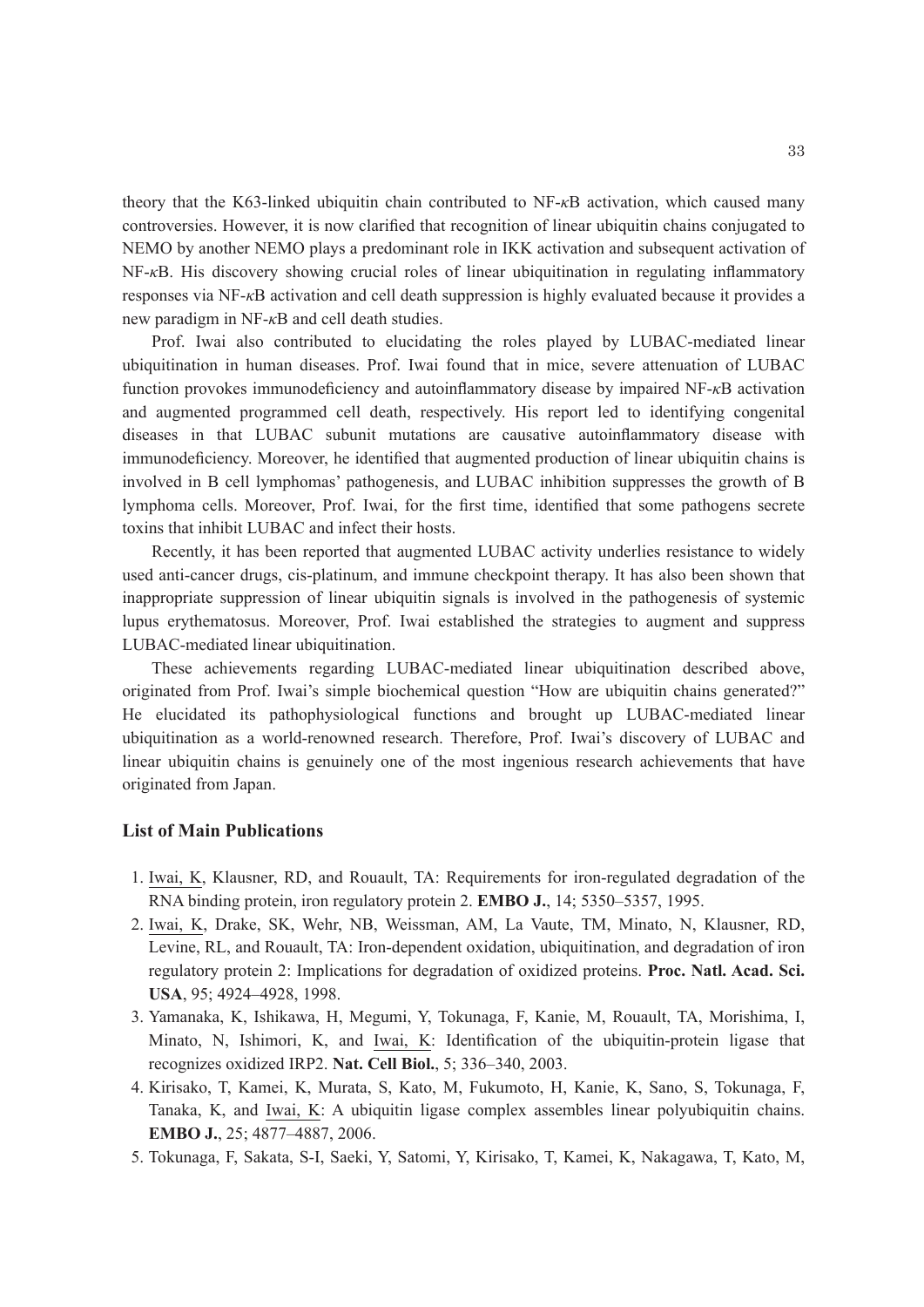Murata, S, Yamaoka, S, Yamamoto, M, Akira, S, Takao, T, Tanaka, K, and Iwai, K: Involvement of linear polyubiquitination of NEMO in NF-*κ*B activation. **Nat. Cell Biol.**, 11; 123–132, 2009.

- 6. Tokunaga, F, Nakagawa, T, Nakahara, M, Saeki, Y, Taniguchi, M, Sataka, S-I, Tanaka, K, Nakano, H, and Iwai, K: SHARPIN is a component of the NF-*κ*B activating linear ubiquitin chain assembly complex. **Nature**, 471; 633–636, 2011.
- 7. Inn, K-S, Gack, MU, Tokunaga, F, Shi, M, Wong, L-Y, Iwai, K, and Jung, JU: Linear ubiquitin assembly complex negatively regulates RIG-I-and TRIM25-mediated type-I interferon induction. **Mol. Cell**, 41; 354–365, 2011.
- 8. Ikeda, F, Deribe, YL, Skånland, SS, Stieglitz, B, Grabbe, C, Franz-Wachtel, M, van Wijk, SJL, Goswami, P, Nagy, V, Terzic, J, Tokunaga, F, Androulidaki, A, Nakagawa, T, Pasparakis, M, Iwai, K, Sundberg, JP, Rittinger, K, Schaefer, L, Macek, B, and Dikic, I: SHARPIN forms a linear ubiquitin ligase complex regulating NF-*κ*B activity and apoptosis. **Nature**, 471; 637–641, 2011.
- 9. Sato, Y, Fujita, H, Yoshikawa, A, Yamashita, M, Yamagata, A, Kaiser, SE, Iwai, K, and Fukai, S: Specific recognition of linear ubiquitin chains by the Npl4 zinc finger (NZF) domain of the HOIL-1L subunit of the linear ubiquitin chain assembly complex. **Proc. Natl. Acad. Sci. USA**, 108; 20520–20525, 2011.
- 10. Iwai, K: Diverse ubiquitin signaling in NF-*κ*B activation. **Trends Cell Biol.**, 22; 355–364, 2012.
- 11. Sasaki, Y, Sano, S, Nakahara, M, Murata, S, Kometani, K, Aiba, Y, Sakamoto, S, Watanabe, Y, Tanaka, K, Kurosaki, K, and Iwai, K: Defective immune responses in mice lacking LUBACmediated linear ubiquitination in B cells. **EMBO J.**, 32; 2463–2476, 2013.
- 12. Yang, Y, Schmitz, R, Mitala, JJ, Jr, Whiting, A, Xiao, W, Ceribelli, M, Wright, G W., Zhao, H, Yang, Y, Xu, W, Rosenwald, A, Ott, G, Gascoyne, RD, Connors, JM, Rimsza, LM, Campo, E, Jaffe, ES, Delabie, J, Smeland, EB, Braziel, RM, Tubbs, RR, Cook, JR, Weisenburger, DD, Chan, WC, Wiestner, A, Kruhlak, MJ, Iwai, K, Bernal, F, and Staudt, LM: Essential role of the linear ubiquitin chain assembly complex in lymphoma revealed by rare germline polymorphisms. **Cancer Discov.**, 4; 480–493, 2014.
- 13. Takiuchi, T, Nakagawa, T, Tamiya, H, Fujita, H, Sasaki, Y, Saeki, Y, Takeda, H, Sawasaki, T, Buchberger, A, Kimura, T, and Iwai, K: Suppression of LUBAC-mediated linear ubiquitination by a specific interaction between LUBAC and the deubiquitinases CYLD and OTULIN. **Genes Cells**, 19; 254–272, 2014.
- 14. Fujita, H, Rahighi, S, Akita, M, Kato, R, Sasaki, Y, Wakatsuki, S, and Iwai, K: Mechanism underlying IKK activation mediated by the linear ubiquitin chain assembly complex (LUBAC). **Mol. Cell. Biol.**, 34; 1322–1335, 2014.
- 15. Iwai, K, Fujita, H, and Sasaki, Y: Linear ubiquitin chains: NF-*κ*B signalling, cell death, and beyond. **Nat. Rev. Mol. Cell Biol.**, 15; 503-508, 2014.
- 16. Rodgers, MA, Bowman, J, Fujita, H, Orazio, N, Shi, M, Liang, Q, Amatya, R., Kelly, TJ, Iwai, K, Ting, J, and Jung, JU: The linear ubiquitin assembly complex (LUBAC) is essential for NLRP3 inflammasome activation. **J. Exp. Med.**, 211; 1333–1347, 2014.
- 17. Sakamoto, H, Egashira, S, Saito, N, Kirisako, T, Miller, S, Sasaki, Y, Matsumoto, T, Shimonishi, M, Komatsu, T, Terai, T, Ueno, T, Hanaoka, K, Kojima, H, Okabe, T, Wakatsuki, S, Iwai, K,